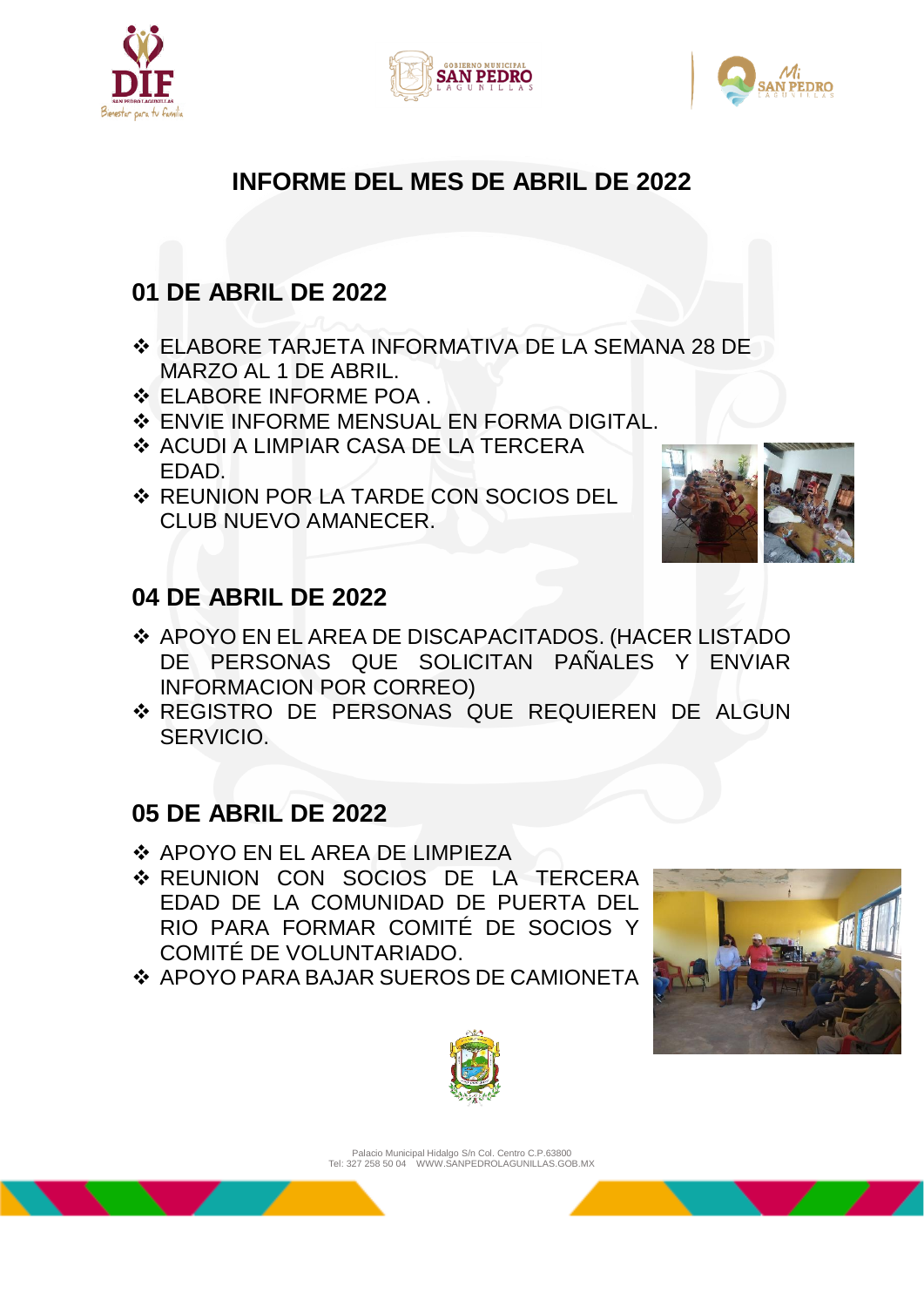





## **❖ ELABORE CREDENCIAL**

# **06 DE ABRIL DE 2022**

- ASISTI A LAS OFICINAS DE BIENESTAR INAPAM PARA ENTREGAR SOLICITUDES DE CREDENCIALES Y RECIBIR MAS CREDENCIALES.
- ◆ ASISTI A CONFERENCIA ACERCA DE LOS CLUBES.

## **07 DE ABRIL DE 2022**

- ELABORE CREDENCIAL.
- ◆ ASISTI A LA COMUNIDAD DE LAS GUASIMAS A REALIZAR REUNION CON LOS SOCIOS DE LA TERCERA EDAD. SE POSPUSO PARA EL MIERCOLES 13 DE ABRIL 2022. A LAS 4:PM.



## **08 DE ABRIL DE 2022**

- ◆ APOYO EN TRABAJO SOCIAL (HACER SÁNDWICH)
- ◆ APOYO EN EL REGISTRO DE PERSONAS
- LIMPIAR CASA DE LA TERCERA EDAD Y REGAR PLANTAS
- HACER ENSALADA PARA PERSONAS DEL CLUB DE LA TERCERA EDAD DE PUERTA DEL RIO Y DE SAN PEDRO LAGUNILLAS.
- ❖ REALICE TARJETA INFORMATIVA
- REUNION CON LAS SOCIOS DEL CLUB DE LA TERCERA EDAD.



Palacio Municipal Hidalgo S/n Col. Centro C.P.63800 Tel: 327 258 50 04 WWW.SANPEDROLAGUNILLAS.GOB.MX







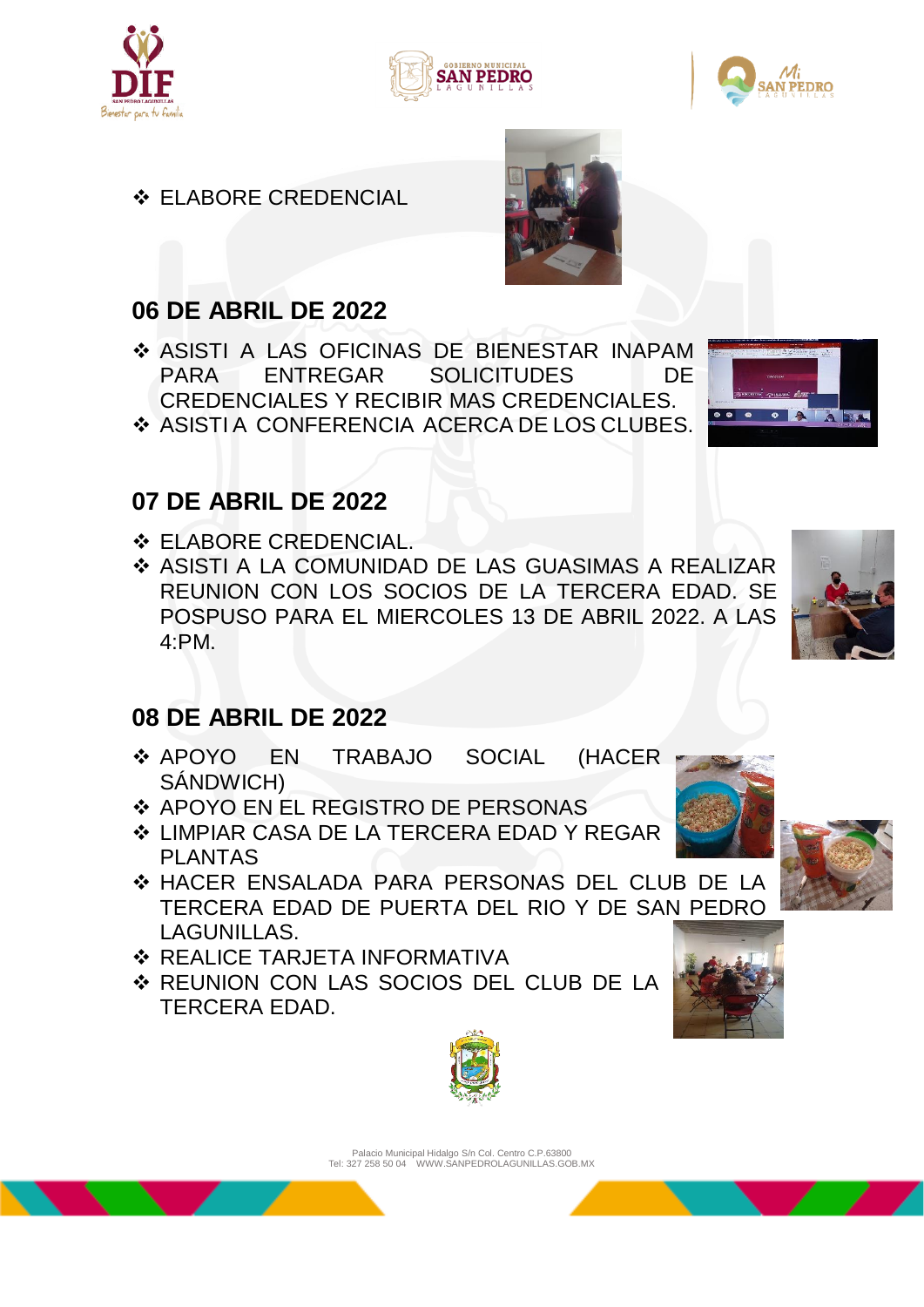#### **11 DE ABRIL DE 2022**

- ESTUBE REGISTRANDO PERSONAS QUE REQUERIAN DE ALGUN SERVICIO.
- ❖ ELABORE CREDENCIALES.

### **12 DE ABRIL DE 2022**

 ASISTI A LA COMUNIDAD DE CUASTECOMATE "CAMPAÑA DE CREDENCIALIZACION.

#### **13 DE ABRIL DE 2022**

 ETIQUTAMOS SUEROS Y AGUA PARA EL DIA DE LA JUDEA ASISTI A LA COMUNIDAD DE GUASIMAS PARA REALIZAR REUNION CON LOS SOCIOS DE LA TERCERA EDAD DE LAS

GUASIMAS PARA FORMAR COMITES DE SOCIOS Y VOLUNTARIADO DONDE SE ACORDO QUE INICIARAN CON SUS ACTIVIDADES EL DIA 5 DE MAYO.

### **14 DE ABRIL DE 2022**

 REALICE LISTA DE ASISTENCIA DEL CLUB NUEVO AMANECER DE SAN PEDRO

#### **15 DE ABRIL DE 2022**

 ASISTI A LA JUDEA PARA AUXILIAR A LAS PERSONAS ENCARGADAS.

### **18 DE ABRIL DE 2022**

- **EXALICE CAPTURA DE LA PERSONA QUE HAN** REALIZADO EL TRAMITE **10.4** DE CREDENCIALES.
- **EXAMPLE PERSONAS DE REQUERIAN DE** ALGUN SERVICIO.















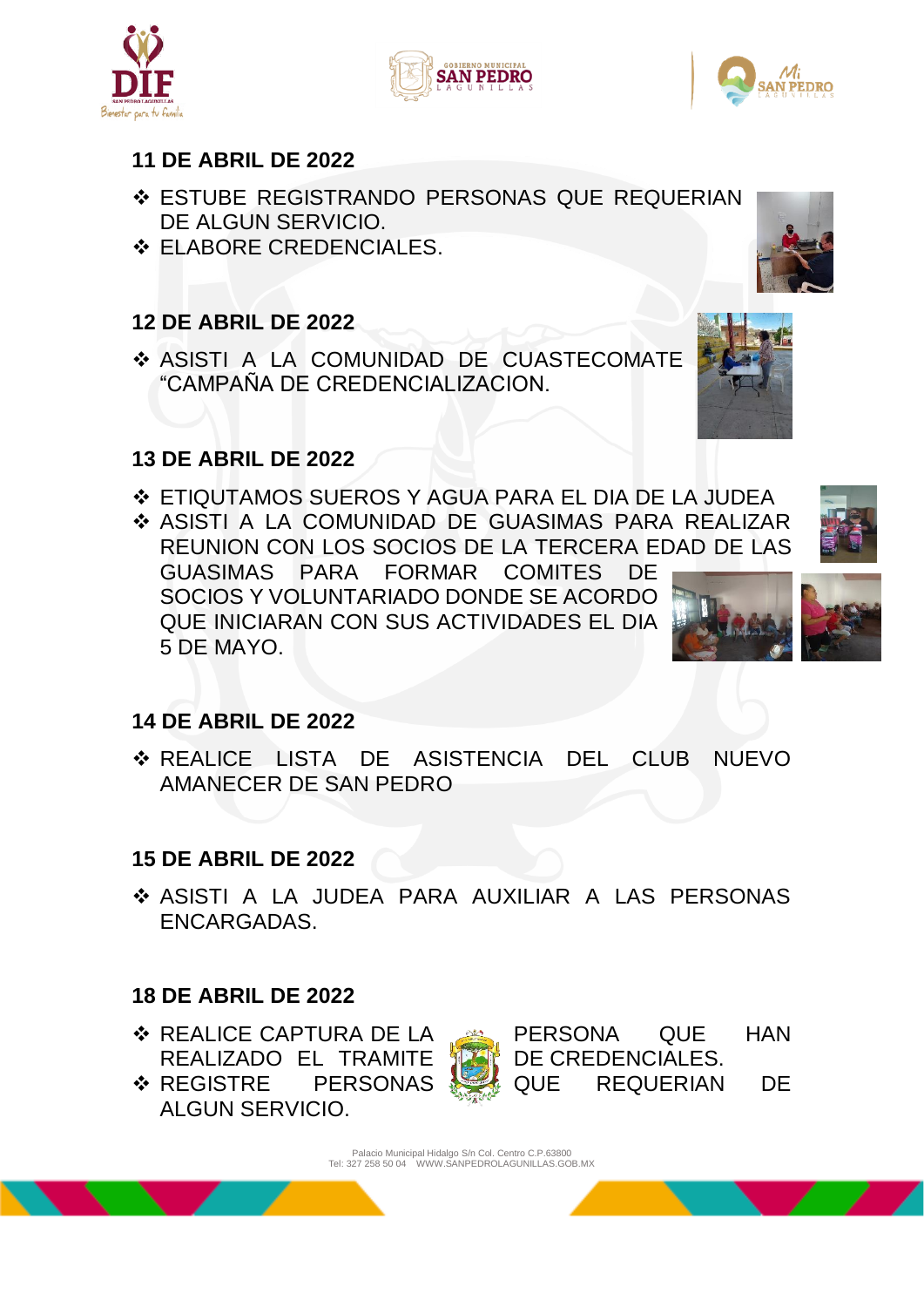





#### **19 DE ABRIL DE 2022**

- **ACUDI A LA COMUNIDAD DE TEQUILITA** CAMPAÑA DE CREDENCIALIZACION "
- ASISTI POR LA TARDE A LA COMUNIDAD DE TEQUILITA PARA REALIZAR REUNION CON LOS SOCIOS DE LA TERCERA EDAD, LA CUAL LA POSPUSIERON PARA EL DIA 3 DE MAYO.





### **20 DE ABRIL DE 2022**

- ❖ REALICE CREDENCIALES QUE QUEDARON PENDIENTES YA QUE LAS PERSONAS NO TENIAN FOTOGRAFIAS (LES TOME FOTOGRAFIA CON MI CEL Y SE LAS IMPRIMI)
- **❖ ENVIE INFORMACION A INAPAM ESTATAL**
- ◆ SOLICITE A FRANCISCO JAVIER LOPEZ ACUDIERA A CASA CLUB FLOR DEL EJIDO DE TEQUILITA PARA QUE LES ENVIE ALGUNA PERSONA PARA QUE LES ARREGLEN LO DEL AGUA.

### **21 DE ABRIL DE 2022**

- **❖ ELABORE CAPTURA DE FOLIOS**
- APOYO EN INFLAR PELOTAS (200)



### **22 DE ABRIL DE 2022**

- ❖ APOYO EN EMBOLSAR DULCES
- **❖ REALICE CREDENCIAL**
- \* REALICE Y ENTREGUE ESPENSAS PARA LOS CLUBES DE SAN PEDRO Y PUERTA DEL RIO PARA SU ACTIVIDAD DEL DIA DE HOY.
- ◆ ASISTI AL EVENTO DEL DIA DEL NIÑO EN LA COMUNIDAD DE AN TEPETILIC.



Palacio Municipal Hidalgo S/n Col. Centro C.P.63800 Tel: 327 258 50 04 WWW.SANPEDROLAGUNILLAS.GOB.MX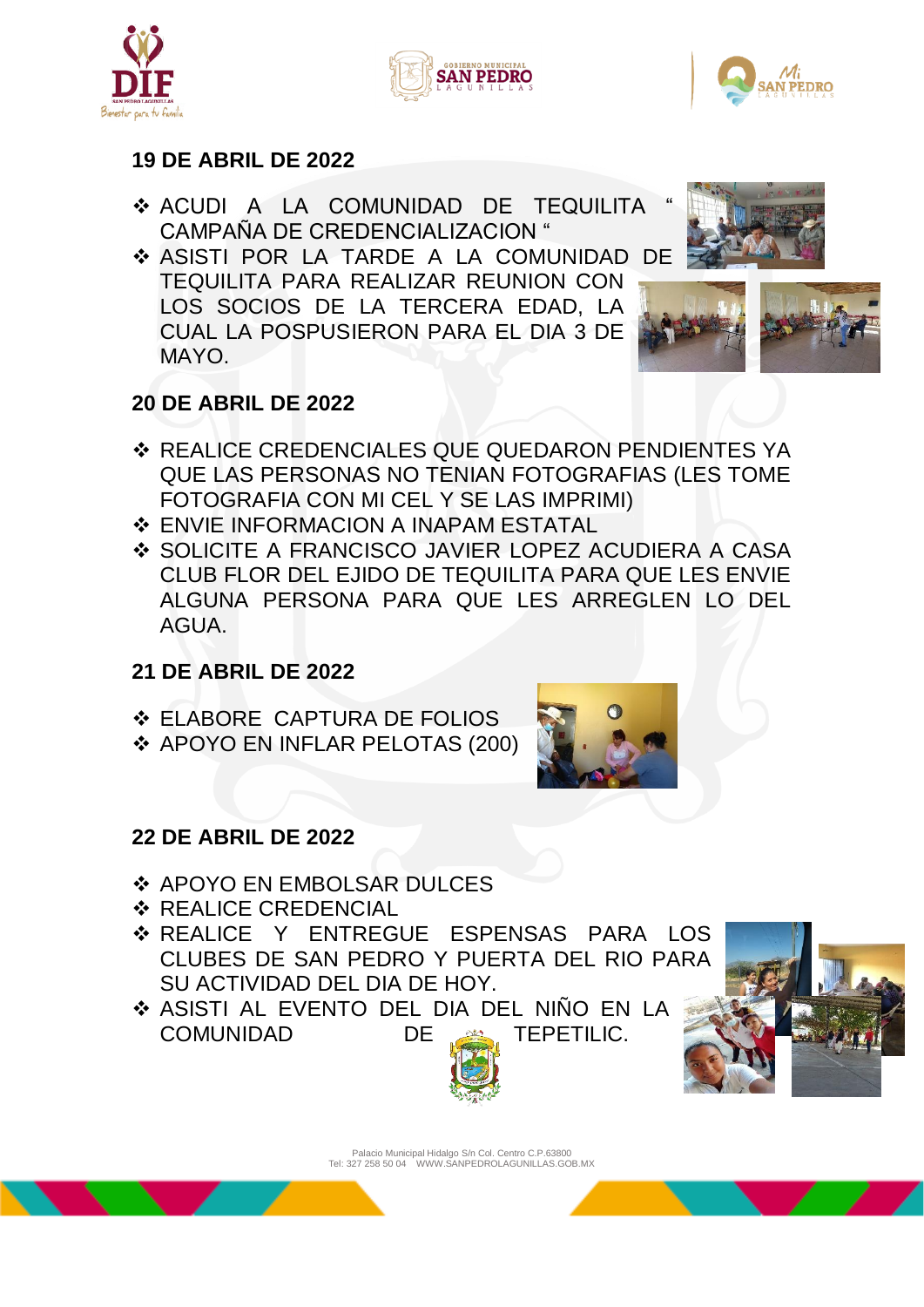

#### **25 DE ABRIL DE 2022**

- ESTUBE REGISTRANDO A LAS PERSONAS QUE REQUERIAN DE ALGUN SERVICIO.
- $\cdot$  **INFLAMOS PELOTAS.**
- APOYO EN LA COORDINACION DE DISCAPACITADOS (REALIZAR LA TARJETA INFORMATIVA).
- ENVIE UNA DESPENSA A LA COMUNIDAD DE CERRO PELON Y UNA LOTERIA PARA QUE INICIEN SUS ACIVIDADES LOS SOCIOS DE LA TERCERA EDAD.
- ASISTIMOS A LA COMUNIDAD DE PUERTA DEL RIO PARA FESTEJAR AL EVENTO DEL DIA DEL NINO.

#### **26 DE ABRIL DE 2022**

- ◆ APOYO REGISTRANDO A LAS PERSONAS QUE REQUIEREN DE ALGUN SERVICIO.
- ELABORE CAPTURA DE LOS COMITES DE PUERTA DEL RIO YDE LAS GUASIMAS.
- ❖ INFLAR PELOTAS
- ASISTIMOS AL EVENTO DEL DIA DE LA COMUNIDAD DE LAS GUASIMAS.

## **27 DE ABRIL DE 2022**

PERMISO.

#### **28 DE ABRIL DE 2022**

- LIMPIAR CASA DE LA TERCERA EDAD.
- APOYO EN EL AREA DE ALIMENTOS (LIMPIAR Y CORTAR CHILES PARA LA CENA DE BALLET DE PERU).
- VISITA A LOS SOCIOS DEL CLUB DE AMADO **NERVO**